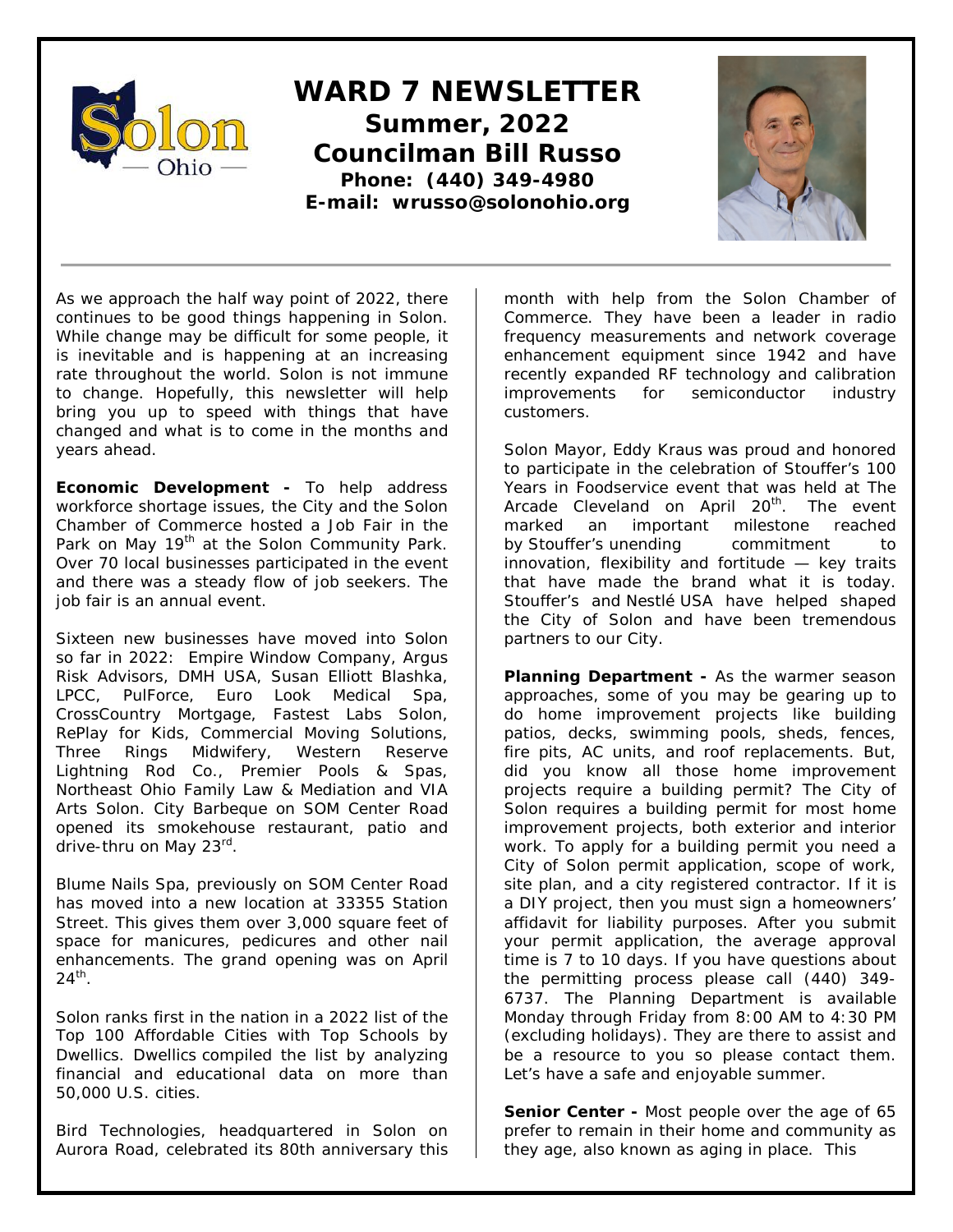explains why each year, greater numbers of people over the age of 65 live in the same place they did the year before. To be an age-friendly City, the Department of Senior Services developed and works with the CARE program, Communities Assisting Residential Elders. The CARE program provides non-complicated home project assistance in the categories of yard care (not mowing), home exterior projects, home organizing and handy person projects with the assistance of supervised volunteers. Membership in the CARE program provides a limited number of services per year. Sliding scale memberships are available. For more information, contact the Solon Senior Center or careneo.org.

**Solon Center for the Arts** - Solon Center for the Arts is in full swing with summer activities. SCA Summer Camps are offered in all four disciplines; art, dance, music and theater, and will continue through the beginning of August. Campers are enjoying themselves as they make new friends and explore their creative sides.

Session 2 of classes begins on July  $11<sup>th</sup>$  for art, dance and theater. Limited spaces are still available. The SCA is partnering with the Solon Senior Center to offer our first Adult Summer Camp! For the week of July 11 – July 15, adults will have the opportunity to participate in crafts, snacks, games and more!

With the grant support from Cuyahoga County Board of Developmental Disabilities, SCA proudly offers Adaptive Programming. Adult theater classes, dance classes, art classes, private music lessons and special events are all up and running. New programs and events will continually be released. Follow SCA on Facebook for updates (@SolonArtCenter).

Mark your calendars for July 18<sup>th</sup>!!! FALL REGISTRATION starts on Monday, July 18<sup>th</sup> at 12:00 PM. Registration for all art classes, dance classes, music private lessons, and theater classes for fall will open that day! Information is available online at www.solonarts.org.

Solon Center for the Arts and Solon Parks and Recreation have another fun-filled summer planned for you. Stroll through the Farmers Markets every other Wednesday at Bicentennial Park. Eggs, produce, meat, honey, bakery, snacks, food trucks, live music and more! The next farmers market is July  $6<sup>th</sup>$  from 3:00 PM -7:00 PM.

Events continue into August with Shakespeare in the Park on August 6, 7, 13 & 14 in conjunction with Chagrin Arts. The final Movie in the Park is "Honey, I Shrunk the Kids" on August  $12^{th}$ . The artisan and crafter market Pop-Up in the Park is on August  $27<sup>th</sup>$  and Farmers Markets are continuing until September 14<sup>th</sup>.

**Recreation & Community Park -** Two upcoming events at the Community Park will be held in July. The **City fireworks display will be**  held on Friday, July 1<sup>st</sup> and Home Days will **be held July 29-31.** Home Days will feature activities for all ages; including, inflatables, food trucks, face painters, beer tent, artisans and crafters and so much more. The headliners for the weekend are Movie in the Park, featuring "Jungle Cruise" on Friday at 8:30 PM, saxophonist Andre Cavor on Saturday at 7:00 PM and The Backtraxx Band on Sunday at 6:00 PM.

Beginning July  $16<sup>th</sup>$ , residents will be able to register for Flag Football, Volleyball and Fall Soccer.

The Community Center and Grantwood banquet spaces are available for rent and in high demand due to rental options being limited the last few years. Interested parties are encouraged to call David Peleg or Steph Koval to make reservations.

The Community Center is fully open and has expanded their hours in response to member feedback. Hours are Monday-Thursday 5:30 AM - 9:00 PM, Friday from 5:30 AM - 8:00 PM and Saturday and Sunday from 7:00 AM - 5:00 PM.

**Community Park Master Plan -** We have finally started committee work on the Community Park Master Plan. The facilities have served the Community well over the past 5 decades. However, the park is outdated and in need of a complete makeover. The first step in getting feedback from residents is a survey that you can complete by going to:<https://bit.ly/solonparks>

Please take the time to go to the above link to provide your input. Once we get a sufficient number of responses, there will be an event at the Community Center where participants will receive \$1,000 in play money. These dollars will be applied to show the priority of the park upgrades or additions identified in the survey. This will give us an idea of what our residents are looking for at our Community Park.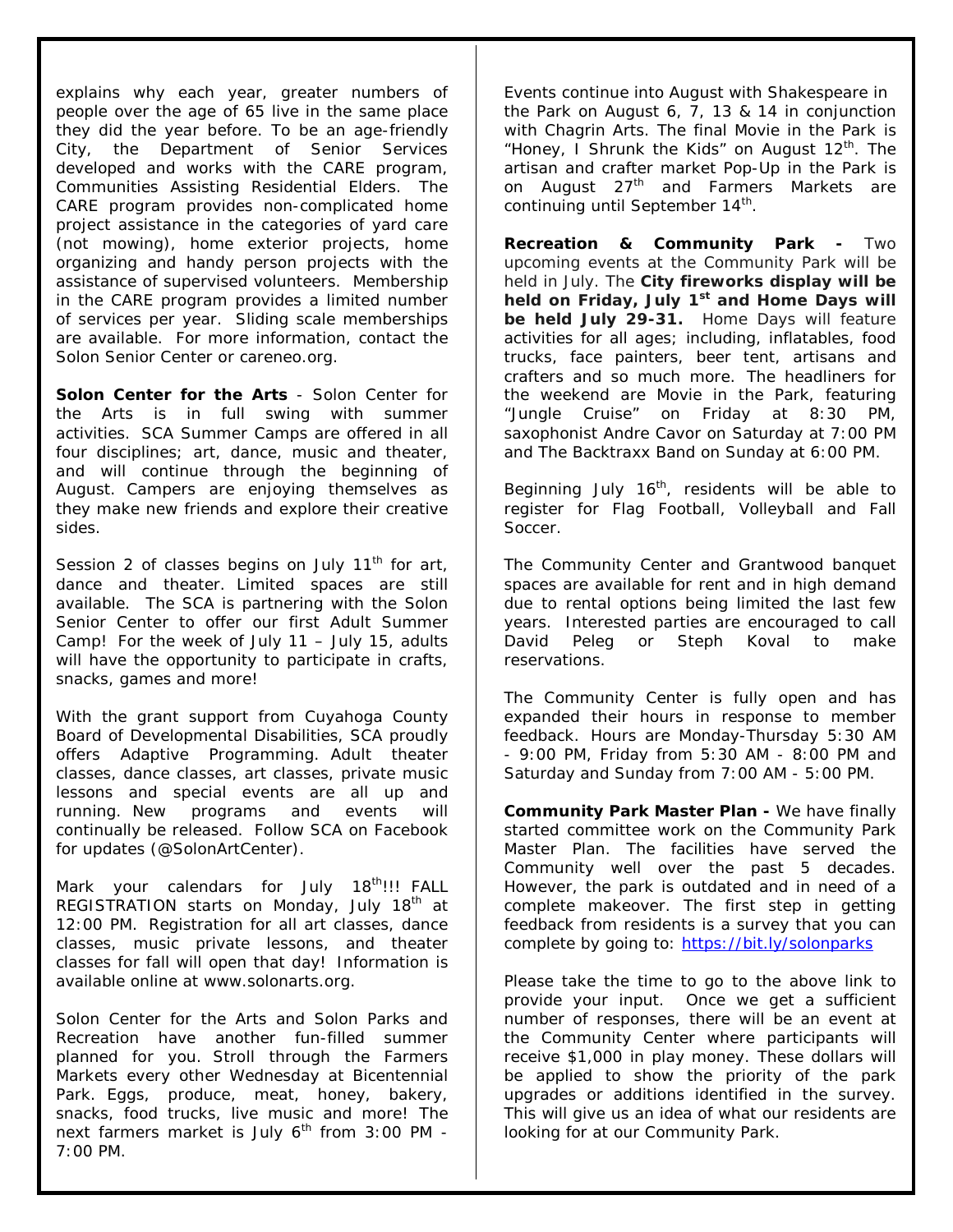The plan is to have enough information so that no later than October we can have items and costs to include in the 2023 budget. Not everything that is recommended will be done in 2023. It is only the starting point. While the price tag will be substantial, we will be soliciting donations from Solon businesses. My wife and I are ready to commit an additional donation to Cisar Field to renovate the dugouts and stands once the Master Plan is completed.

**Infrastructure -** Infrastructure accomplishments in Ward 7 for 2021 include the reconstruction of Solon Industrial Parkway and the reconstruction of Brookland Avenue. Brookland Avenue is substantially complete. The streetlights and tree lawn trees have been installed. The final topsoil & seeding will be completed in the summer.

Infrastructure improvements planned in Ward 7 for 2022 include the reconstruction of Forest Glen Avenue from Inwood Road to Orchard Road. Portions of Orchard Road will also be replaced. Some portions of Orchard Road have already been replaced. The portion of Orchard Road between Solon Boulevard and Duneden Avenue will not be replaced as part of the work in 2022. There is utility work on this section of Orchard Road that needs to be replaced as part of the Duneden Avenue project and this section of Orchard Road will be replaced as part of that project.

The Engineering Department had also anticipated replacing the balance of Fox Hill Drive to complete the Hunt Club subdivision. Unfortunately, issues were found with the sanitary and the storm sewer between Arlesford Drive and Arthur Road that need to be addressed in 2022. The replacement of these sewers was not part of the City's 2022 infrastructure budget since the issues were just recently identified. Discussions regarding the cost of the project with the Finance Department will be necessary once an estimate of the work is prepared.

The Solon Road Reconstruction Project, west of Cochran Road, awarded to CATTS Construction has begun.

**City of Solon Cellular Connectivity Survey** Cellular service can vary from one location to another throughout the City of Solon. There are many factors that can impact cellular service such as distance from a cell tower, obstructions, network bandwidth, and others like weather. Areas that have very limited or no service at all are referred to as a dead zone.

The City of Solon is looking for help from residents and City visitors to identify dead zones and weak cellular network coverage, by carrier, throughout the city. You can report cellular connectivity issues online by visiting: <https://www.solonohio.org/cellularsurvey> directly from your mobile device or from a computer or tablet.

Only carrier and location information is collected, **no personal information is collected** when submitting a report. Information collected will be compiled, analyzed and used to assist the City of Solon to communicate with telecommunication companies to better improve network connectivity throughout the City.

**Fireworks Safety** - The new fireworks law in Ohio takes effect July  $1<sup>st</sup>$  and will allow the discharge of consumer grade fireworks on designated dates and only under very specific conditions.

Fireworks may only be discharged on: New Year's Eve and Day, Chinese New Year, Cinco de Mayo, Memorial Day Weekend, Juneteenth, July 3, 4 and 5 (and the weekends before and after), Labor Day weekend and Diwali. Although legally permitted on these dates, please remember that fireworks are still extremely dangerous. Fireworks should only be discharged by an adult, on your personal property and never under the influence of beer, liquor or other controlled substances.

Solon Fire Rescue offers the following safety guidelines:

• Never allow young children to handle fireworks.

•Anyone using fireworks or standing nearby should wear protective eyewear.

• Never hold lit fireworks in your hands.

• Never light them indoors.

• Only use them away from people, houses, and flammable materials.

• Do not try to re-light or handle malfunctioning fireworks.

• Soak both spent and unused fireworks in water for a few hours before discarding.

• Keep water or a fire extinguisher nearby to fully douse fireworks that do not discharge or in case of a fire.

The safest way to enjoy fireworks is at the City of Solon Fireworks Display on July  $1<sup>st</sup>$  at the Community Park at dusk.

**Police Department** - Community Information: Several solicitor permits were issued to employees of Aptive Environmental.